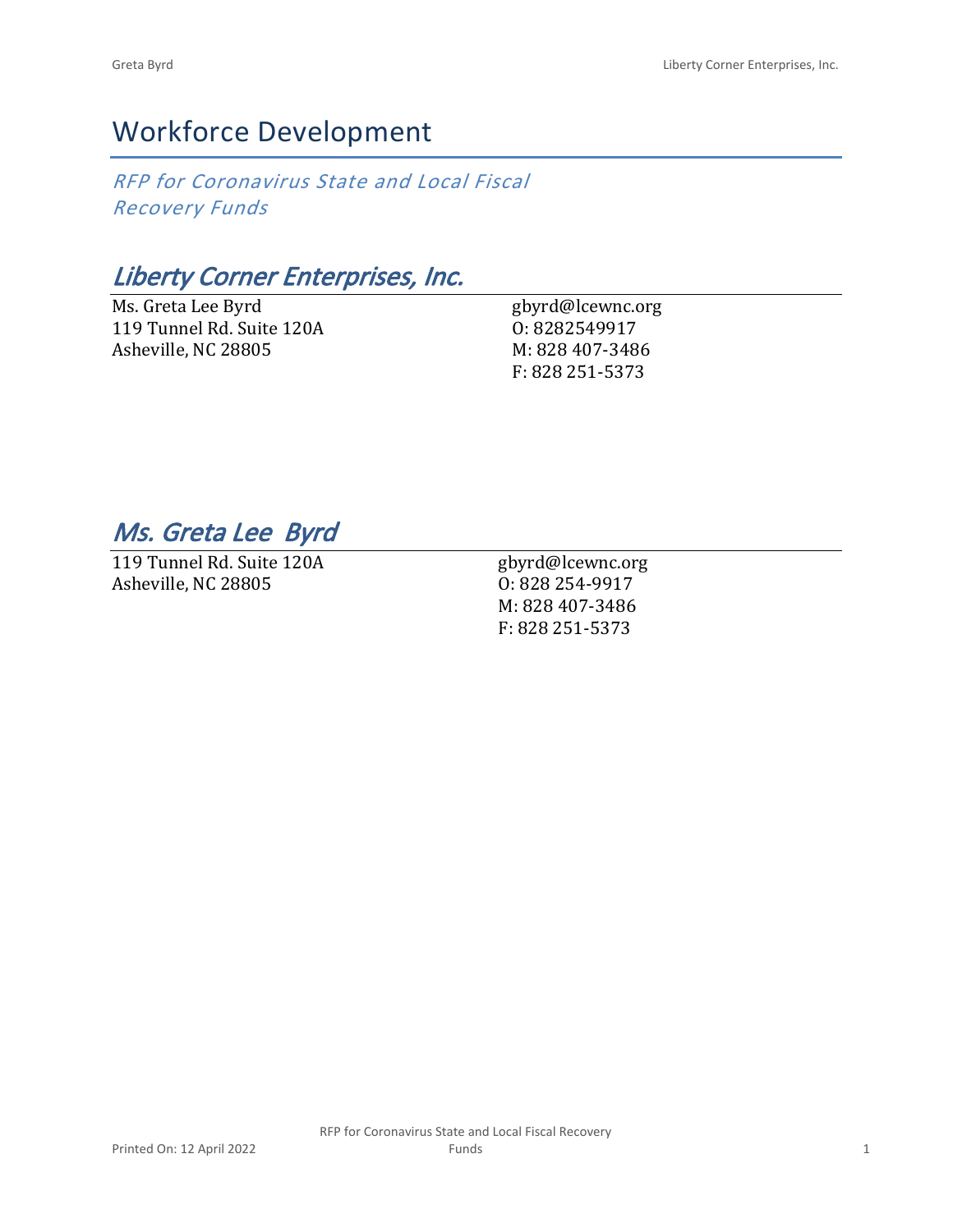# Application Form

## *Question Group*

Buncombe County requests proposals for projects to help the community recover from and respond to COVID-19 and its negative economic impacts.

Buncombe County has been awarded \$50,733,290 in Coronavirus State and Local Fiscal Recovery Funds (Recovery Funding), as part of the American Rescue Plan Act. To date, Buncombe County has awarded projects totaling \$23,093,499, leaving a balance of \$27,639,791 available to award.

Visit [http://www.buncombecounty.org/recoveryfundinghttp://www.buncombecounty.org/recoveryfundingwww.b](http://www.buncombecounty.org/recoveryfunding) [uncombecounty.org/recoveryfundinghttp://www.buncombecounty.org/recoveryfundinghttp://www.buncombeco](http://www.buncombecounty.org/recoveryfunding) [unty.org/recoveryfundinghttp://www.buncombecounty.org/recoveryfundinghttp://www.buncombecounty.org/re](http://www.buncombecounty.org/recoveryfunding) [coveryfunding](http://www.buncombecounty.org/recoveryfunding) for details.

This infusion of federal resources is intended to help turn the tide on the pandemic, address its economic fallout, and lay the foundation for a strong and equitable recovery.

Buncombe County is committed to investing these funds in projects that:

- Align to county strategic plan and community priorities
- Support equitable outcomes for most impacted populations
- Leverage and align with other governmental funding sources
- Make best use of this one-time infusion of resources
- Have a lasting impact

Proposals shall be submitted in accordance with the terms and conditions of this RFP and any addenda issued hereto.

Click [here](https://www.buncombecounty.org/common/purchasing/Buncombe%20Recovery%20Funding%20RFP%202022.pdf) for the full terms and conditions of the RFP

#### **Organization Type\***

Nonprofit

#### **Nonprofit documentation**

If nonprofit, attach IRS Determination Letter or other proof of nonprofit status.

IRS Determination Letter.pdf

### **Name of Project.\***

Workforce Development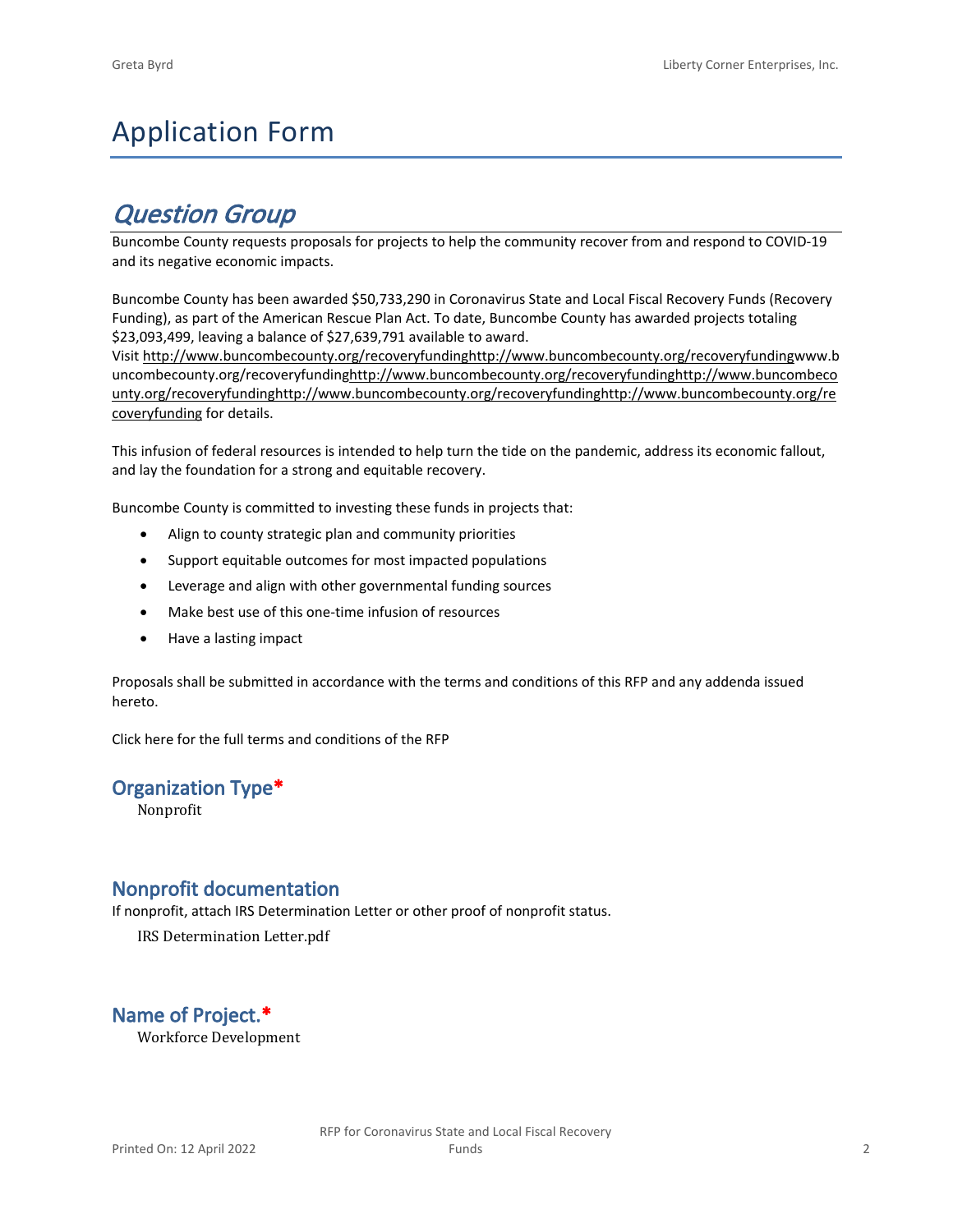#### **New/Updated Proposal\***

Is this a new project proposal or an updated version of a proposal submitted during the earlier (July 2021) Recovery Funding RFP?

New project proposal

#### **Amount of Funds Requested\***

\$100,000.00

#### **Category\***

Please select one:

- Affordable Housing
- Aging/Older Adults
- Business Support/Economic Development
- Environmental/Climate
- Homelessness
- K-12 Education
- Infrastructure and/or Broadband
- Mental Health/Substance Use
- NC Pre-K Expansion
- Workforce

Workforce

#### **Brief Project Description\***

Provide a short summary of your proposed project.

The Covid-19 pandemic created a crisis for the direct care workforce while reinforcing the enormous values of all essential workers. This project will supercharge workforce development to increase the number of direct care workers for citizens with intellectual disabilities while providing opportunities for underemployed populations include low income non college bound, dislocated workers, young adults who have aged out of foster care, and low income seniors choosing to continue to work. Direct Care workers enables individuals with intellectual/developmental disabilities to receive services in their homes instead of costlier facilities more restrictive care in congregate and institutional settings. This project is proposed to serve both the population of unemployed and underemployed workers and individuals with intellectual/developmental disabilities and their families who need workers to provide care.

#### **Project Plan\***

Explain how the project will be structured and implemented, including timeframe.

RFP for Coronavirus State and Local Fiscal Recovery Funds 3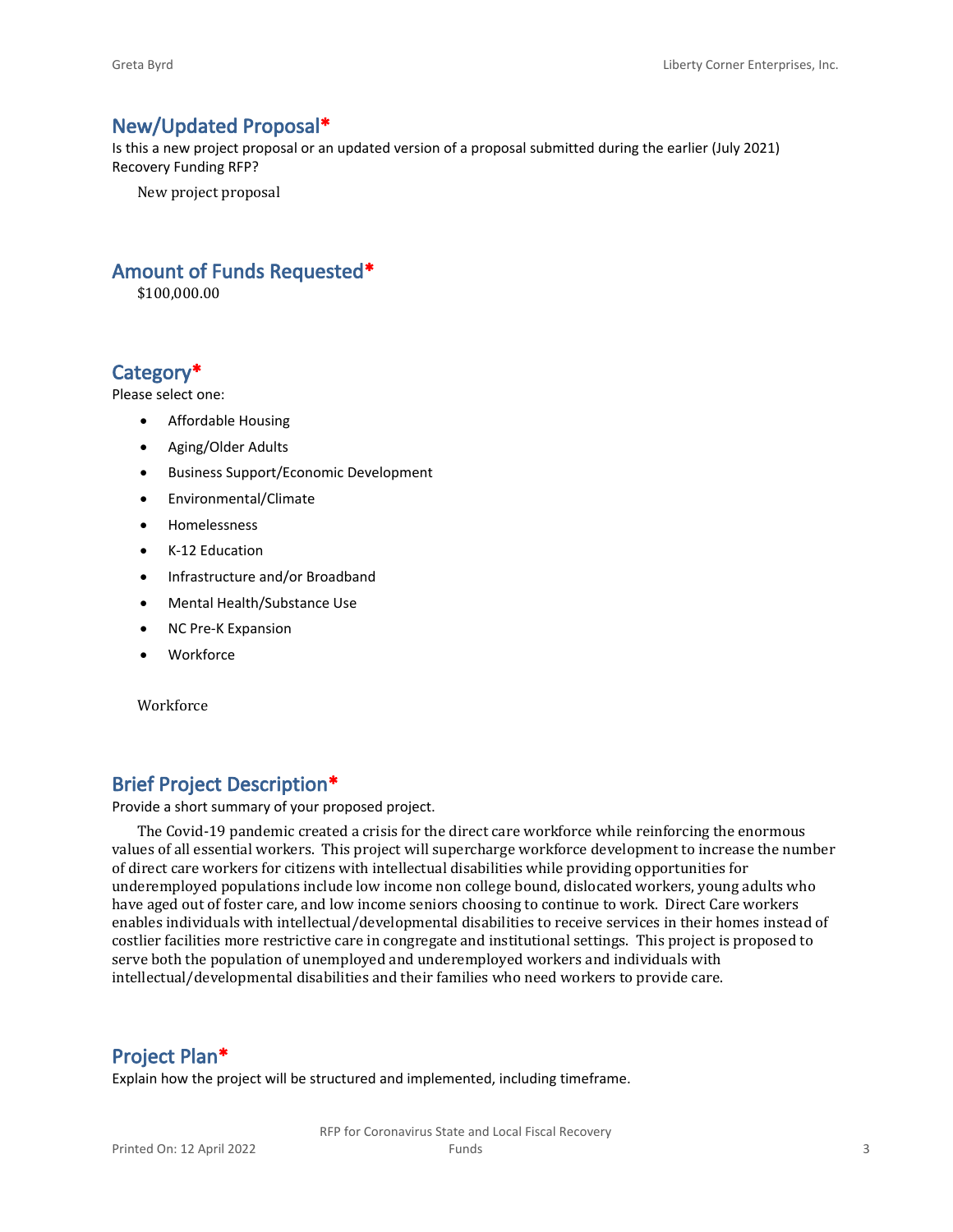This project will encompass a three tiered approach to the direct care workforce crisis. This will include the development of a public service campaign promoting the value of direct care work, engagement with school and universities to encourage students to enter the direct care workforce, and partnership with local human service agencies to provide on the job training to the underemployed.

1. A public service campaign to promote the value of direct care as an occupation will be created. Public service campaigns help educate the public on the value of all direct care workers as well as celebrate the contributions of individuals with intellectual/developmental disabilities and integration of individuals with disabilities into their community. Attention to workforce development and increasing the number of direct care workers is needed to support individuals with intellectual/developmental disabilities in their communities instead of higher cost settings including institutional care. Direct Care workforce public service campaign will be completed by 12/31/2022.

2. Engagement with High Schools, Community Colleges, and Universities - Creation of a "career pipeline" through development and implementation of a strategic plan to engage with our local educational system to encourage students to enter the direct care workforce including organized opportunities for high school students to volunteer and gain experience will be developed. Strategic plan for engagement with local high schools, community colleges, and universities will be completed by 6/30/2023.

3. Partnership with other direct care agencies to support and train the unemployed and underemployed populations including young adults who are not college bound, young adults aging out of Foster Care, low income seniors desiring to return to work, and displaced workers. On the Job training provided to five hundred additional direct care workers to be completed by 12/31/2024.

#### **Statement of Need\***

Describe the need that this project will address. Include data to demonstrate the need, and cite the source of the data.

Direct care and nursing assistants make up the third largest occupation in Buncombe County directly behind retail sales and fast food service. A strong direct care workforce will increase the economic impact in our community. It is the largest growing occupation in the country due to shifting population demographics. Eighty seven percent of direct care workers are women. Fifty percent of the direct care workforce are people of color. This project will increase the availability of jobs and promote economic recovery for essential workers who provide services that cannot be performed remotely or through the use of technology. The Covid-19 Pandemic has forced innovative approaches to the direct care workforce crisis that requires a variety of diverse efforts. As the demand for long term care continues to grow in our community, a commitment to a fundamental cultural that promotes and prioritizes the direct care workforce will have economic as well as quality of care benefits for our community members who depend on direct care workers.

Both the direct care workforce and individuals with disabilities experience inequities. Direct Care workers are often paid low wages and receive inadequate training that leads to increased turnover. The provision of on the job training and opportunities to participate in a career ladder for direct care workers impacts the quality of care that is provided to individuals with intellectual/developmental disabilities and the quality of life of the direct care worker.

(Reference: PHI Release New Annual Data on Direct Care Workforce http://phinational.org/news/phireleases-new-annual-data-on-the-u-s-direct-care-workforce/)

#### **Link to COVID-19\***

Identify a health or economic harm resulting from or exacerbated by the public health emergency, describe the nature and extent of that harm, and explain how the use of this funding would address such harm.

Individuals with Intellectual/Developmental disabilities have been disproportionately impacted by Covid-19 due to co-existing medical conditions placing them in the high risk categories. Further, this population typically requires lifelong care and support from others. Individuals with intellectual/developmental

RFP for Coronavirus State and Local Fiscal Recovery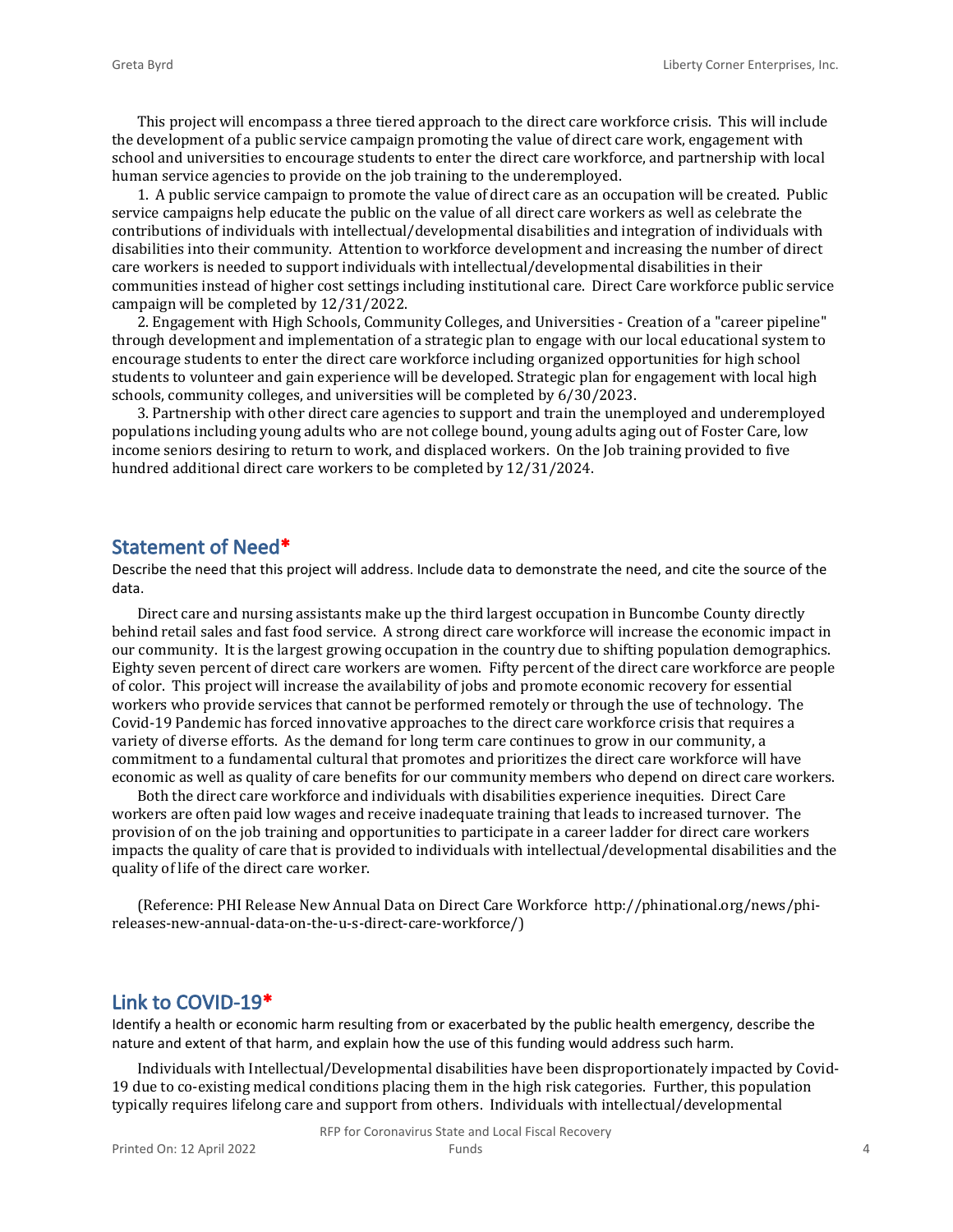disabilities have been historically marginalized by being placed in institutional and congregate care settings to receive care rather than receiving the support and care they need in their own homes and communities. These settings place individuals at a higher risk for communicable disease.

The paraprofessional long-term care workforce including nurse aides, home health and home care aides, personal care workers, and personal care attendants forms the centerpiece of the formal long-term care system. In Buncombe County, approximately 5,760 "direct care" workers provide hands-on care, supervision, and emotional support to individuals with Intellectual/Developmental Disabilities, chronic illness, and the elderly. The need for a prepared, committed, and sustainable long-term care workforce is crucial as this work cannot be done remoted and is less impacted by optimization of technology.

#### **Population Served\***

Define the population to be served by this project, including volume and demographic characteristics of those served.

This project is proposed to serve both the population of unemployed or underemployed workers as well as individuals with intellectual/developmental disabilities and their families who need workers to provide care.

Individuals with Intellectual/Developmental disabilities have been disproportionately impacted by Covid-19 due to co-existing medical conditions placing them in high risk categories. Further, this population typically requires lifelong care from others.

The paraprofessional long term care workforce including nurses aides, home health and home care aides, personal care workers and personal care attendants form the centerpiece of the long term health care system. In Buncombe County, there is a need for approximately a 50% increase in direct care workers over the next decade. The need for a prepared, committed, and sustainable long-term care workforce is crucial as this work cannot be done remotely and is less impacted by optimization of technology.

#### **Results\***

Describe the proposed impact of the project. List at least 3 performance measures that will be tracked and reported. If possible, include baselines and goals for each performance measure.

Progress will be measured by data collected on the increase of direct care workers including increased recruitment and retention rates at 1 year, 18 months, and 2 years. The outcome measures will allow valid comparisons among diverse workforce initiatives (public service campaign and partnerships), based on widely accepted measures of employee turnover, job satisfaction, perceptions of worker competence by those receiving care, and worker empowerment. Data will be collected electronically and by qualitative interviews and surveys..

Specific outcomes to be measured include:

- 1) Increase in number of direct care staff by 25%.
- 2) Reduction in turnover of direct care staff by 25%
- 3) Job satisfaction measures at 80%.

### **Evaluation\***

Describe the data collection, analysis, and quality assurance measures you will use to assure ongoing, effective tracking of contract requirements and outcomes.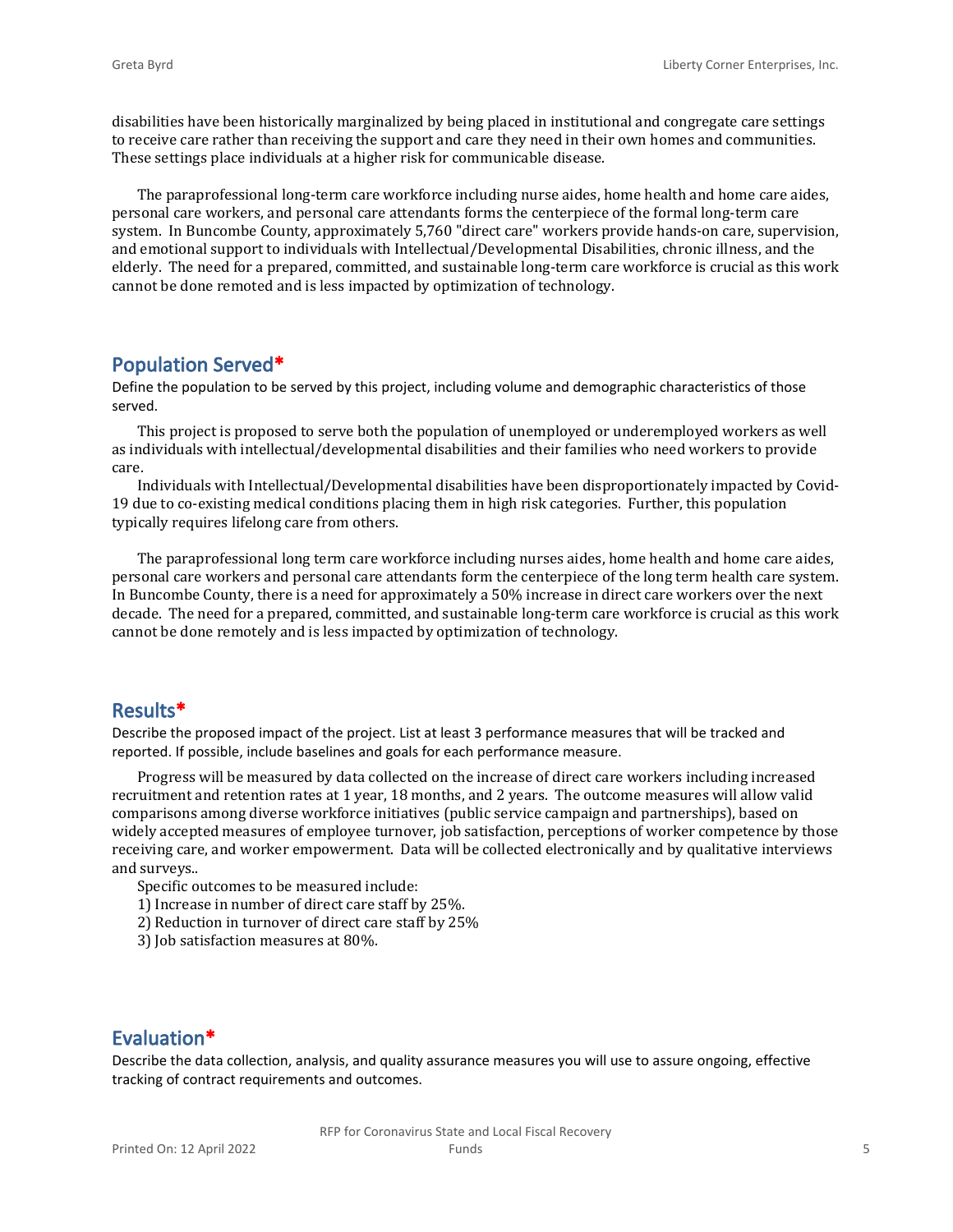The quality and completeness of the data will be assured by the Compliance Coordinator. This will include ensuring the timeliness of data collected, elimination of bottlenecks in the process of data collection, ensuring that data is consistent across the project, user accessibility of data, integration of data so that is transformed to enable business decisions and public dissemination regarding the project.

#### **Equity Impact\***

How will this effort help build toward a just, equitable, and sustainable COVID-19 recovery? How are the root causes and/or disproportionate impacts of inequities addressed?

Equity and inclusion are essential for good jobs and good workplaces. Support, Opportunity, and having a Voice are key elements with the most impact when applied with an equity mindset. Both the direct care workforce and individuals with disabilities experience inequities. Direct care workers are often paid low wages and receive inadequate training that leads to increased turnover. The provision of on-the-job training and opportunities to participate in a career ladder for direct care workers directly impacts quality of care that is provided to individuals with intellectual/developmental disabilities.

Inclusive participation will be ensured by the recruitment and ongoing participation of a wide range of stakeholders impacted by the project. A "nothing about me without me" approach will be used to support individuals who may have barriers to participation including provision of transportation, childcare, accessible technology, and interpretation when needed.

#### **Project Partners\***

Identify any subcontractors you intend to use for the proposed scope of work. For each subcontractor listed, indicate:

- 1.) What products and/or services are to be supplied by that subcontractor and;
- 2.) What percentage of the overall scope of work that subcontractor will perform.

Also, list non-funded key partners critical to project.

Liberty Corner will partner with non-funded local agencies that serve individuals with I/DD and their families to accomplish this project including The Arc of Buncombe County and Blue West Opportunities. As the project develops, other community partners will be recruited. The Arc of Buncombe County began in 1957 with a group of volunteers concerned about the lack of programs for individuals with intellectual/developmental disabilities in the area. Today it is a professional organization that works to help individuals and their families realized their highest potential through advocacy, education, programs, and family support. Blue West Opportunities, provides residential, vocational, and supported employment services that offer persons with intellectual/developmental disabilities meaningful experiences focused on the whole person.

Liberty Corner in partnership with The Arc and Blue West using a combined 132 years experience serving individuals with I/DD through the employment of a direct care workforce will convene an advisory council to oversee the implementation of the project. As project outcomes are achieved including a strategic plan for coordination with local high schools, community colleges, and universities, these partners will be recruited to participate in the project.

#### **Capacity\***

Describe the background, experience, and capabilities of your organization or department as it relates to capacity for delivering the proposed project and managing federal funds.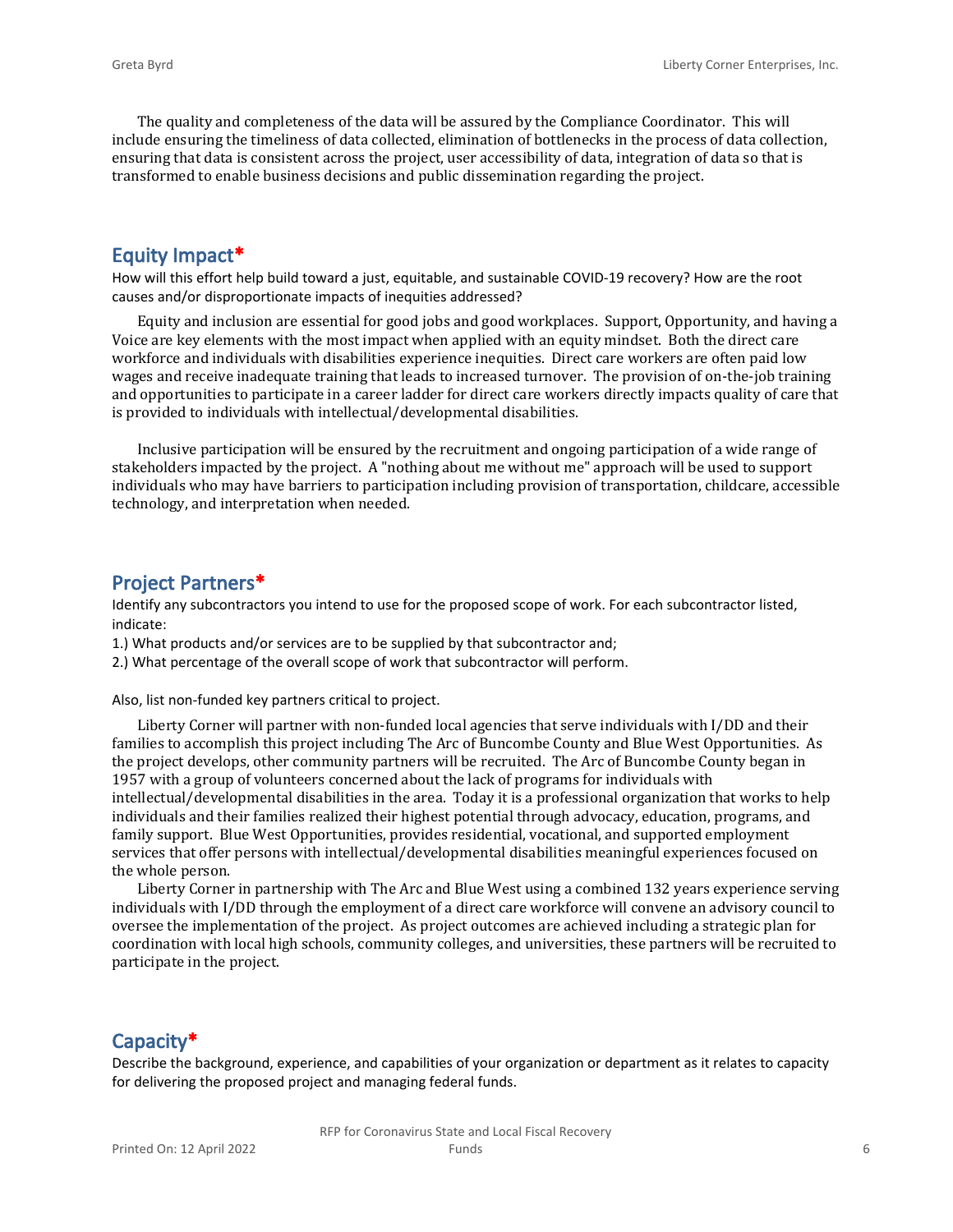Liberty Corner Enterprises, Inc. has a long history as an employer in Buncombe County. For the past 35 years, Liberty Corner has provided residential and employment services to individuals with intellectual/developmental disabilities. The direct care workforce is the backbone of the support provided to individuals and their families. Beginning as a small program in 1987 focused on providing supported employment. Liberty Corner has evolved into a full array of residential and vocational supports including providing home based care and supported employment.

Liberty Corner has a long history of collaborating with community partners to address the needs of our local community. Liberty Corner has successfully managed local, federal, and state funds including grant funds in excess of \$500,00 to build a group home for individuals who are Deaf/Blind. a \$1.2 award for the development of a 9 unit apartment complex for individuals with I/DD in Buncombe County, and Federal Grants through the North Carolina Council on Developmental Disabilities to implement programmatic expertise in assisting individuals with I/DD to remain in their community through home based care and to transition back home from institutional settings.

Liberty Corner has successfully managed local, state, and federal funds in the past including grant funds from Buncombe County, NC Department of Vocational Rehabilitation, NC Housing Finance Agency, Cannon Foundation, Helen Keller National Center, and is a Medicaid Provider maintaining contracts with VAYA Health and Partners Behavioral Health with oversight provided by a Financial Director and a Certified Public Account (CPA). Liberty Corner participates in Annual Financial Audits and is Nationally Accredited by the Council on Quality Leadership for the provision of services to individuals with Intellectual/Developmental Disabilities.

#### **Budget\***

Provide a detailed project budget including all proposed project revenues and expenditures, including explanations and methodology. For all revenue sources, list the funder and denote whether funds are confirmed or pending. For project expenses, denote all capital vs. operating costs, and reflect which specific expenses are proposed to be funded with one-time Buncombe County Recovery Funds.

Download a copy of the budget form [HERE](https://buncombecounty.org/common/community-investment/grants/early-childhood-education/Recovery-Funds-budget-template.xlsx). Complete the form, and upload it using the button below.

```
Recovery-Funds-budget-template (2).xlsx
```
#### **Special Considerations\***

Provide any other information that might assist the County in its selection.

As a nonprofit organization that has served citizens with disabilities in Buncombe County since 1987, we are aware of the many competing priorities for funding in our community. However, we would offer that the needs of individuals with intellectual/developmental disabilities for care is often overlooked in the discussion of equity and inclusion and the allocation of resources. This is a population that is often overlooked because it is assumed that state or other funding such as that provided by charitable organizations meet the needs of these citizens in our communities. Thoughtful and planned measures are needed to create a diverse, well trained, and stable workforce for the care of individuals with disabilities. We appreciate the opportunity to submit this proposal.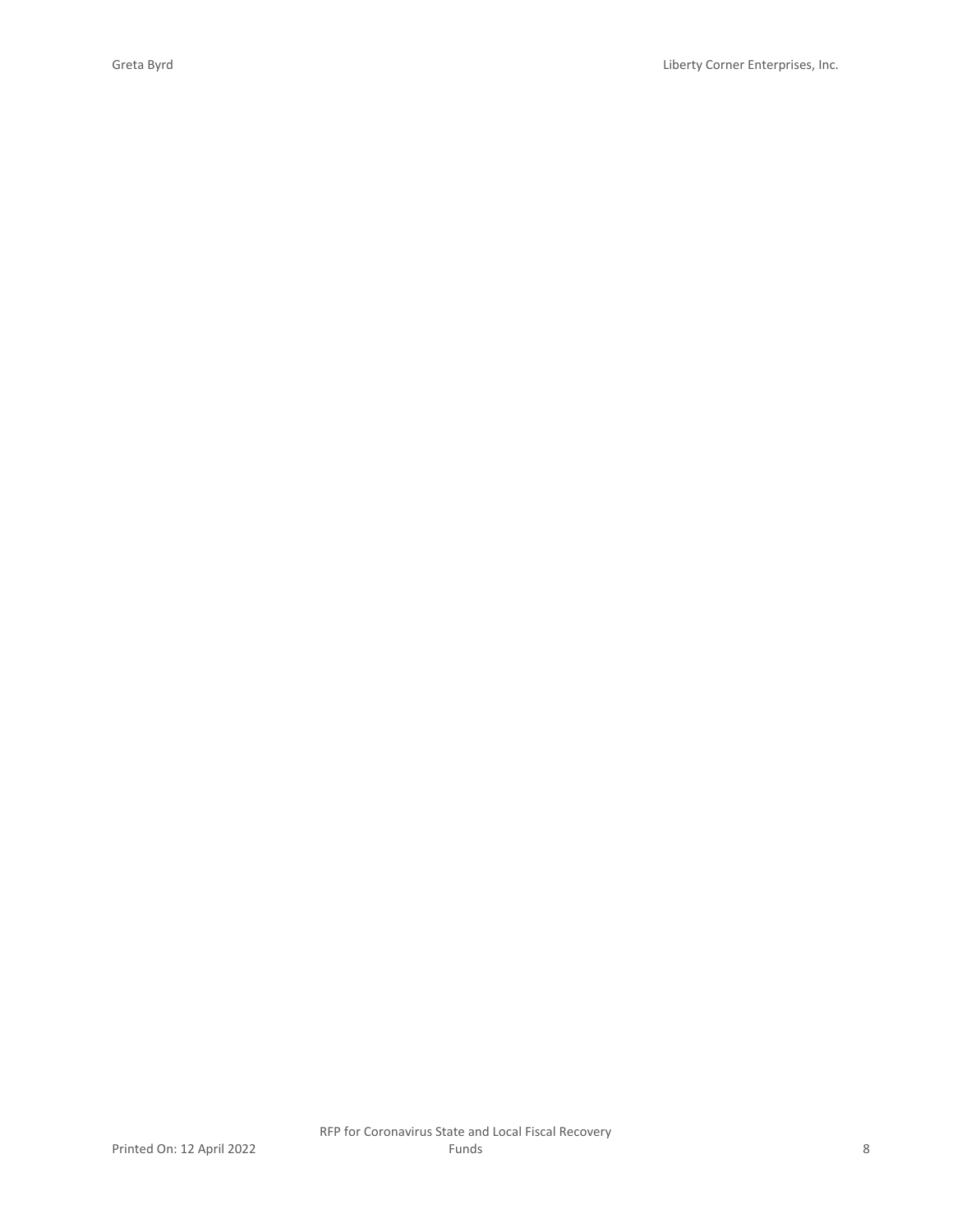# File Attachment Summary

### *Applicant File Uploads*

- IRS Determination Letter.pdf
- Recovery-Funds-budget-template (2).xlsx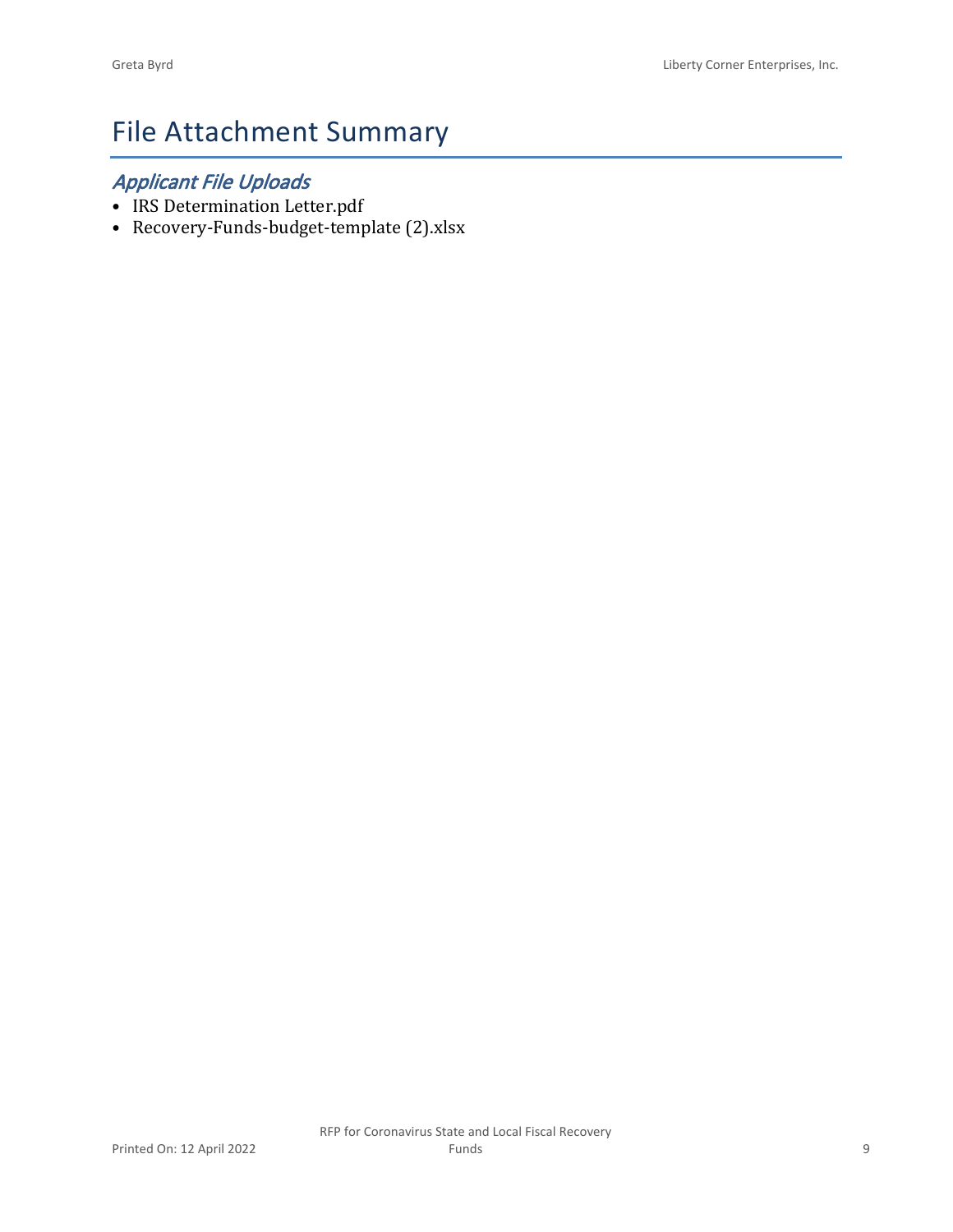**RS** Department of the Treasury

0GDEN UT 84201-0038

In reply refer to: 4055267774 Oct. 12, 2016 LTR 4168C 56-1562650 000000 00 00025521 **BODC: TE** 

LIBERTY CORNER ENTERPRISES INC % BRAD ALEXANDER 723 FAIRVIEW RD ASHEVILLE NC 28803-1107

018788

Employer ID Number: 56-1562650 Form 990 required: Yes

Dear Taxpayer:

and di This is in response to your request dated Sep. 07, 2016, regarding your tax-exempt status.

We issued you a determination letter in September 1987, recognizing you as tax-exempt under Internal Revenue Code (IRC) Section 501(c)  $(3)$ .

Our records also indicate you're not a private foundation as defined under IRC Section 509(a) because you're described in IRC Sections  $509(a)(1)$  and  $170(b)(1)(A)(vi)$ .

Donors can deduct contributions they make to you as provided in IRC Section 170. You're also qualified to receive tax deductible bequests, legacies, devises, transfers, or gifts under IRC Sections 2055, 2106, and 2522.

In the heading of this letter, we indicated whether you must file an annual information return. If a return is required, you must file Form 990, 990-EZ, 990-N, or 990-PF by the 15th day of the fifth month after the end of your annual accounting period. IRC Section 6033(j) provides that, if you don't file a required annual information return or notice for three consecutive years, your exempt status will be automatically revoked on the filing due date of the third required return or notice.

For tax forms, instructions, and publications, visit www.irs.gov or call 1-800-TAX-FORM (1-800-829-3676).

If you have questions, call 1-877-829-5500 between 8 a.m. and 5 p.m., local time, Monday through Friday (Alaska and Hawaii follow Pacific Time).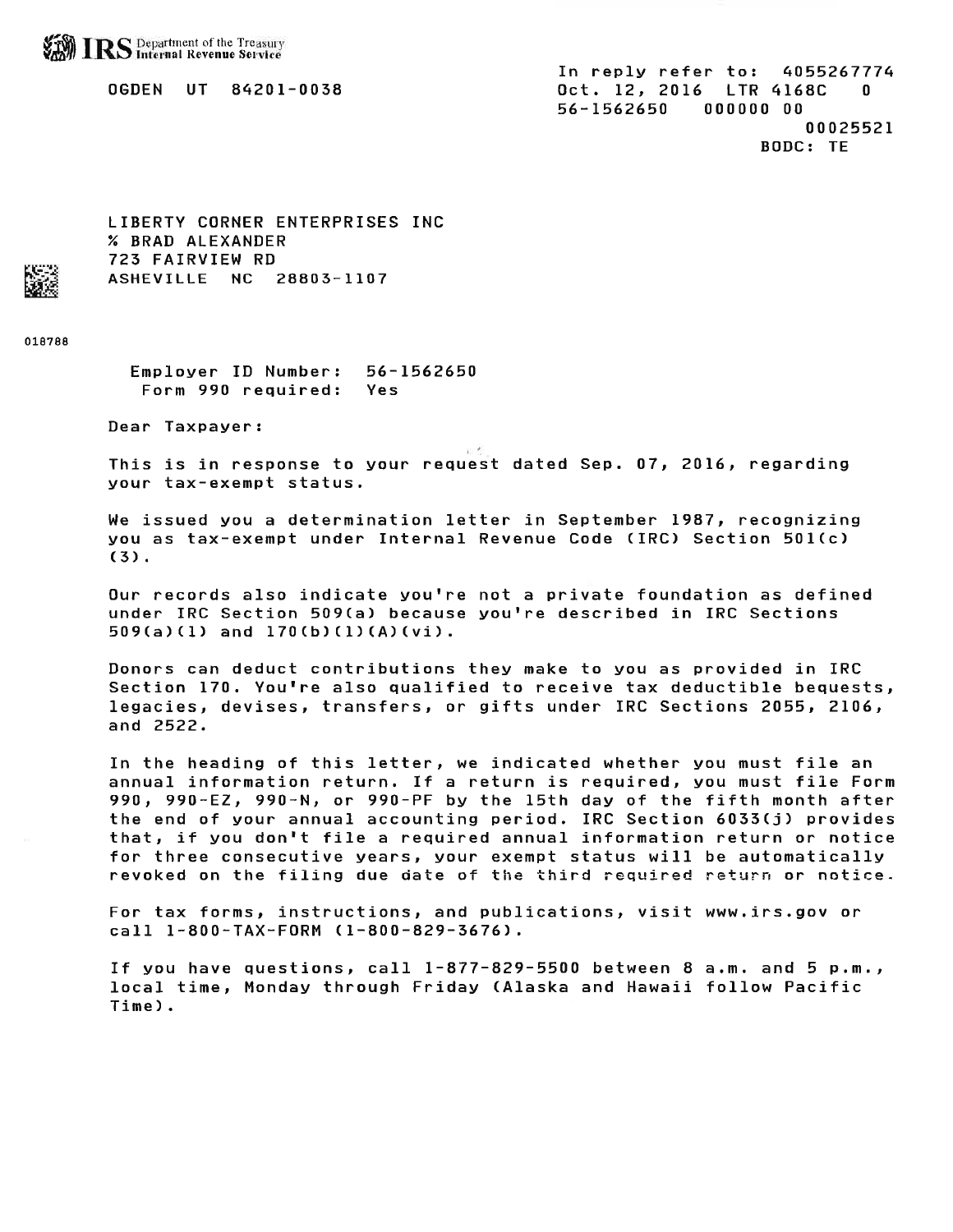4055267774 Oct. 12, 2016 LTR 4168C 0 56-1562650 000000 00 00025522

 $\sim$ 

LIBERTY CORNER ENTERPRISES INC % BRAD ALEXANDER 723 FAIRVIEW RD ASHEVILLE NC 28803-1107

Sincerely yours,

 $J\psi\psi\angle$ 

Jeffrey I. Cooper Director, EO Rulings & Agreement